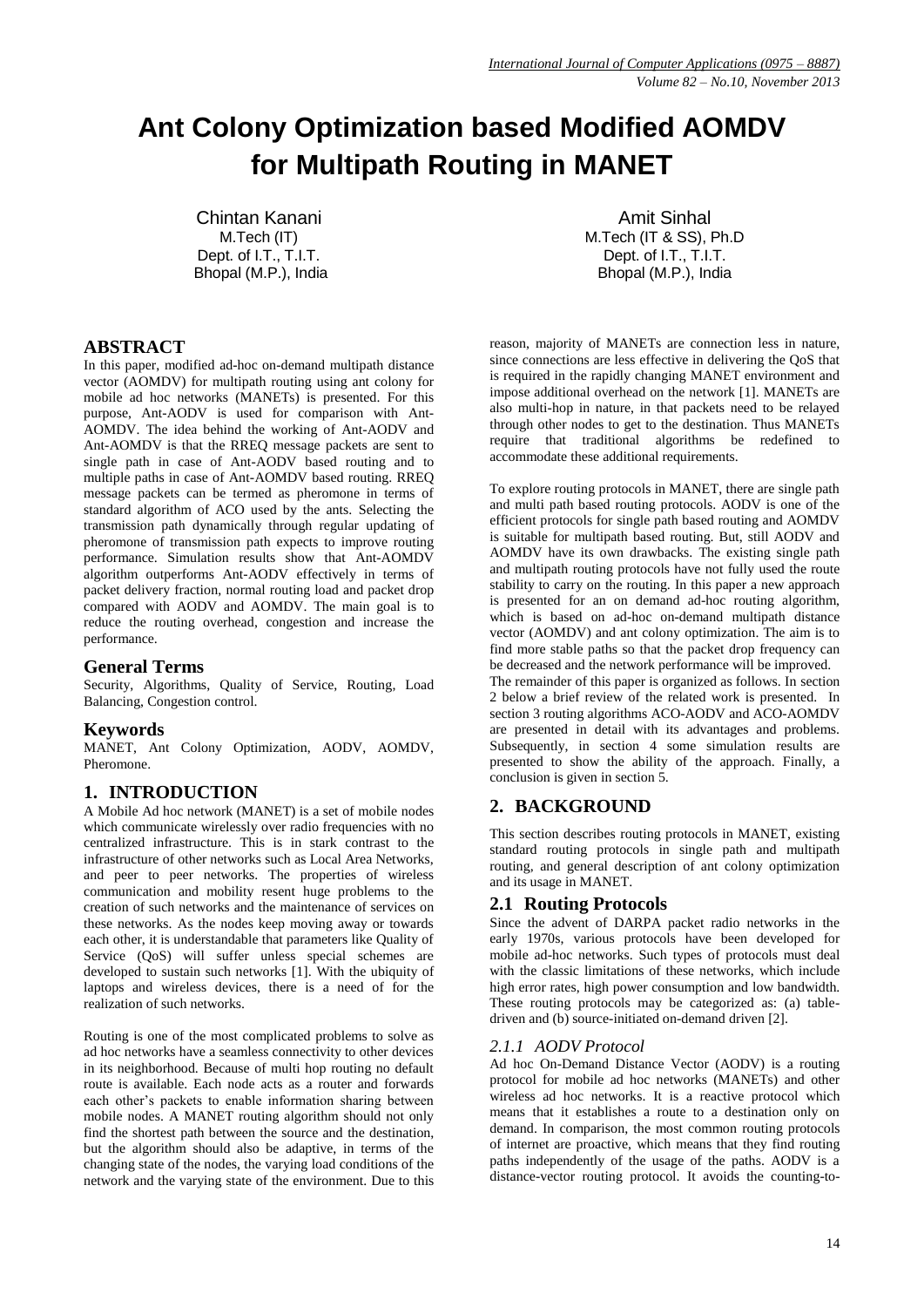infinity problem of other distance-vector protocols by using sequence numbers on route updates. It is capable of both unicast and multicast routing. The main advantage of this protocol is having routes established on demand and that destination sequence numbers are applied to find the latest route to the destination. The connection setup delay is lower. Its disadvantage is multiple RouteReply packets in response to a single RouteRequest packet can lead to heavy control overhead. Other disadvantage of AODV is unnecessary bandwidth consumption due to periodic beaconing. [3]

#### *2.1.2 AOMDV Protocol*

Ad hoc On-Demand Multipath Distance Vector (AOMDV) shares numerous characteristics with AODV. It is based on the distance vector routing and uses hop-by-hop routing approach. Furthermore, AOMDV also finds routes on demand using a procedure of route discovery. The main difference is in the number of routes found in each route discovery. In AOMDV, route request (RREQ) transmission from the source towards the destination establishes multiple reverse paths both at intermediate nodes as well as the destination. Multiple route reply (RREPs) traverse these reverse paths back to form multiple forward paths to the destination at the source and intermediate nodes. Note that AOMDV also provides intermediate nodes with alternate paths as they are found to be useful in reducing route discovery frequency [4]. AOMDV relies on the routing information already available in the underlying AODV algorithm, thereby limiting the overhead incurred in discovering multiple paths. It does not employ any special control packets. In reality, extra RREPs and RERRs for multipath discovery and maintenance along with a few extra fields in routing control packets (i.e., RREQs, RREPs, and RERRs) constitute the only additional overhead in AOMDV relative to AODV [5].

#### *2.1.3 Ant Colony Optimization*

Ant Colony optimization falls into a class of biologically inspired algorithms that have recently been developed. To name a few, the techniques of Particle Swarm optimization [6] and Bacterial Foraging [7] have been inspired by natural phenomenon. The Ant Algorithm mimics the behavior of ants in nature while they are searching for food. Particle swarm optimization is inspired by the behavior of flocks of birds as they fly in search of food. Also, bacterial foraging is another recent algorithm that simulates the behavior of bacteria searching for food. All these techniques are combinatorial in nature and when viewed in the perspective of optimization involve searching for the optimum solution in a given search space. It has been observed that when these patterns which are observed in nature, are applied to complex engineering problems, they provide good solutions.

These nature inspired techniques share a common characteristic, the whole information about the state of the system is contained not in a single entity, but rather some part of the information is stored in many of the entities. This constitutes swarm intelligence where decisions made by an individual by processing information from not only itself but also other entities. The mechanism of communication of information and the processing of that information is actually where the techniques differ. This prototype forms a great fit for the MANET environment, since it is a decentralized network, in which each node contains only a part of the information about the state of the network [1].

## **3. LITERATURE REVIEW**

This section explores some of the researches done on Routing in MANET using Ant Colony Optimization by various researchers in previous years.

In **2013**, **Aws Kanan** et al. [8] applied the Ant Colony evolutionary optimization technique to the routing problem, where more of those desirable properties can be implied in the guided probabilistic choice of paths. Simulations of a routing based on the biological system referred to as Ant Colony Optimization (ACO) were conducted, taking into account several factors to analyze its adaptive nature. Scenarios with high degrees of node mobility showed that the performance of the algorithm in terms of average end-to-end delay and success rate was not degraded.

In **2011**, **Ma Lin** et al. [9] presented an effective congestion elusion scheme explicitly based on ant colony algorithm for mobile ad hoc networks, which explored the optimal route between two nodes promptly and in the meantime forecast congestion state of the link. Accordingly, a new path was found rapidly to have the flow spread around to relieve the congestion state. Results showed that comparing with OLSR, the scheme greatly reduced the packet loss ratio and the average end-to-end delay, thus stating that it makes use of networking resource effectively.

In **2009**, **Vahide Rajabi Zanjan**, et al. [10] presented an algorithm called AAODV for mobile ad hoc networks inspired by Ant Colony Optimization algorithms. It was proposed by maintaining the nature of the Ad hoc On-demand Distance Vector (AODV) routing through the use of Ant Colony Optimization. It maintained the on demand nature of AODV but worked in an adaptive manner. It did not send any Route Request packet that AODV does. Rather it identified its paths with the feedback of previously traveled packets and updated and maintained the paths accordingly. It was probabilistic and adaptive technique that can change its route with the change of network topology by learning the environment. Simulations show that the AAODV algorithm provided better performance in average delay, bandwidth overhead, throughput, and packet loss than the AODV algorithm.

#### **4. ABOUT THE PROBLEM**

This section discusses about the current problem issues and challenges in MANETs.

#### **4.1 Routing**

The task of routing is particularly hard in MANETs. Due to the ad hoc and dynamic nature of these networks, the topology can transform continuously, and paths between sources and destinations that were initially efficient can quickly become inefficient or ineffective. This means that routing information should be updated more regularly than in conventional wired telecommunication networks. Though, this can be a problem in MANETs, because they typically have limited bandwidth and node resources, and make use of perhaps unreliable wireless communication channels. Therefore, new routing algorithms are needed, which can give adaptivity in an efficient and robust way [11].

There are various routing algorithms defined and used in MANETs lying in the categories either table-driven or ad-hoc on demand source routing. Some of the efficient ones are AODV in single path routing and AOMDV in multipath routing. Many challenging issues related to routing are handled by many researchers in AODV and AOMDV.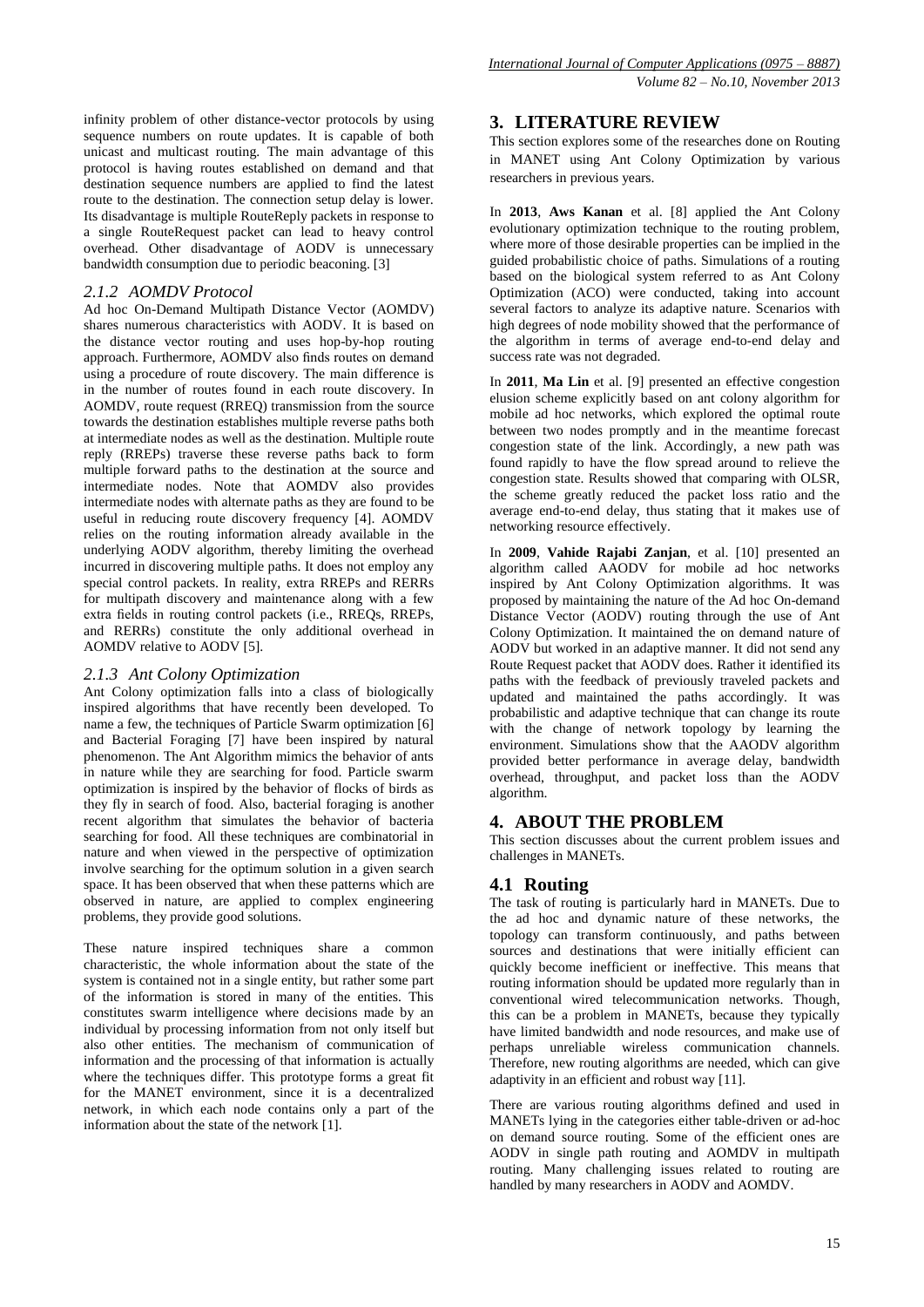But as AODV is single path routing algorithm there are no chances of sending the data packets to more than one route. So the problem of load balancing and packet dropping increases due to the changing ad-hoc nature of MANET. As a solution. AOMDV algorithm can be used for sending data packets to multiple paths which can solve the disadvantages of AODV algorithm. This is done applying Ant Colony Optimization in AOMDV.

# **4.2 Quality of Service (QoS)**

QoS is also a difficult task for the network developers, because the topology of an ad hoc network is constantly changes. Reserving resources and sustaining a definite quality of service, while the network condition continuously changes, is very challenging [12].

Quality of Service (QoS) refers to a set of service requirements that needs to be met by the network while transporting a packet stream from a source to its destination [13]. Informally, it refers to the probability of a packet passing between two points in the network. The network is estimated to guarantee a set of quantifiable pre-specified service attributes to the users in terms of end-to-end performance, such as bandwidth, delay, probability of packet loss, delay variance (jitter), power consumption etc. The wireless communication was originally developed for military use, because of its installation, ease of mobility and flexibility; later on it was made available to inhabitant use also. With the increasing demand and penetration of wireless services, wireless network users now expect quality of service and performance equivalent to what is available from fixed networks. Several factors that influence QoS of wireless network include:

## *4.2.1 Throughput of Network*

It represents the total number of bits (in bits/sec) forwarded from wireless LAN layers to higher layers in all WLAN nodes of the network.

## *4.2.2 Retransmission Attempts*

It represents total number of retransmission attempts by all WLAN MACs in the network until either packet is successfully transmitted or it is discarded as a result of reaching short or long retry limit.

## *4.2.3 Data Dropped*

It is the data dropped due to unavailability of access to medium.

## *4.2.4 Medium Access Delay*

It includes total of contention and queuing delays of the data.

## **4.3 Congestion**

In a network with shared resources, where multiple senders contend for link bandwidth, it is necessary to alter the data rate used by each sender such that it does not overload the network. Packets that turn up at a router and cannot be forwarded are dropped, thus an excessive amount of packets arriving at a network blockage leads to many packet drops. These dropped packets might already have travelled a long way in the network and hence consumed considerable resources. Additionally, the lost packets often cause retransmissions which mean that even more packets are sent into the network. Consequently network congestion can severely decline network throughput. If appropriate congestion control is not performed it can lead to congestion collapse of the network, where roughly no data is successfully delivered [14].

## **5. PROPOSED WORK**

The central idea of this paper surrounds the application of Ant Colony Optimization to the problem of MANETs. The proposed algorithm is based on Ad-Hoc On-Demand Multipath Routing Protocol (AOMDV) and Ant Colony Optimization (ACO).

## **5.1 Ant Colony Optimization in Routing**

ACO routing algorithms take inspiration from the behavior of ants in nature and from the related field of ACO to solve the problem of routing in communication networks. The main source of inspiration is found in the ability of certain types of ants (e.g. the family of Argentine ants Linepithema Humile) to find the shortest path between their nest and a food source using a volatile chemical substance called pheromone. Ants traveling between the food source and the nest leave traces of pheromone as they move. They also preferentially go in the direction of high pheromone intensities. Since shorter paths can be completed faster, they receive higher levels of pheromone earlier, attracting more ants, which in turn lead to more pheromone. This positive reinforcement process allows the colony as a whole to converge on the shortest path. This forms the basis of most of the work in the field of ACO [11].

## **5.2 Proposed Ant-AOMDV Algorithm**

The proposed algorithm is based on AOMDV protocol and ant as an agent carrying data packets. The main idea behind the proposed algorithm is that nodes in the network periodically and asynchronously send out artificial ants towards possible destination nodes of data. These ant agents are small control packets, which have the task to find a path towards their destination and gather information about it. Like ants in nature, artificial ants follow and drop pheromone. This pheromone takes the form of routing tables maintained locally by all the nodes of the network. They indicate the relative quality of different routes from the current node towards possible destination nodes. Ants normally take probabilistic routing decisions based on these pheromone tables, giving a positive bias to routes of higher pheromone concentration, in order to balance investigation and utilization of routing information. Often, the tasks of following and updating pheromone are split between a forward and backward ant, whereby the forward ant finds a path towards the destination and the backward ant travels back over the path to update pheromone tables. The result of the constant ant sampling process is the routing information in the pheromone tables, which is used to forward data. This can again be done deterministically following the path with the highest pheromone level. The steps of Ant-AOMDV algorithm are as follows:

- *1. Set the sender.*
- *2. Set the receiver.*
- *3. Set the nodes.*
- *4. Broadcast Route Request Packets (RREQ) using ant agent.*
- *5. Create pheromone table for all nodes.*
- *6. Find out pheromone value for each node.*
- *7. Send data according to pheromone tables.*
- *8. Analyze the performance of routing behavior of ant technique.*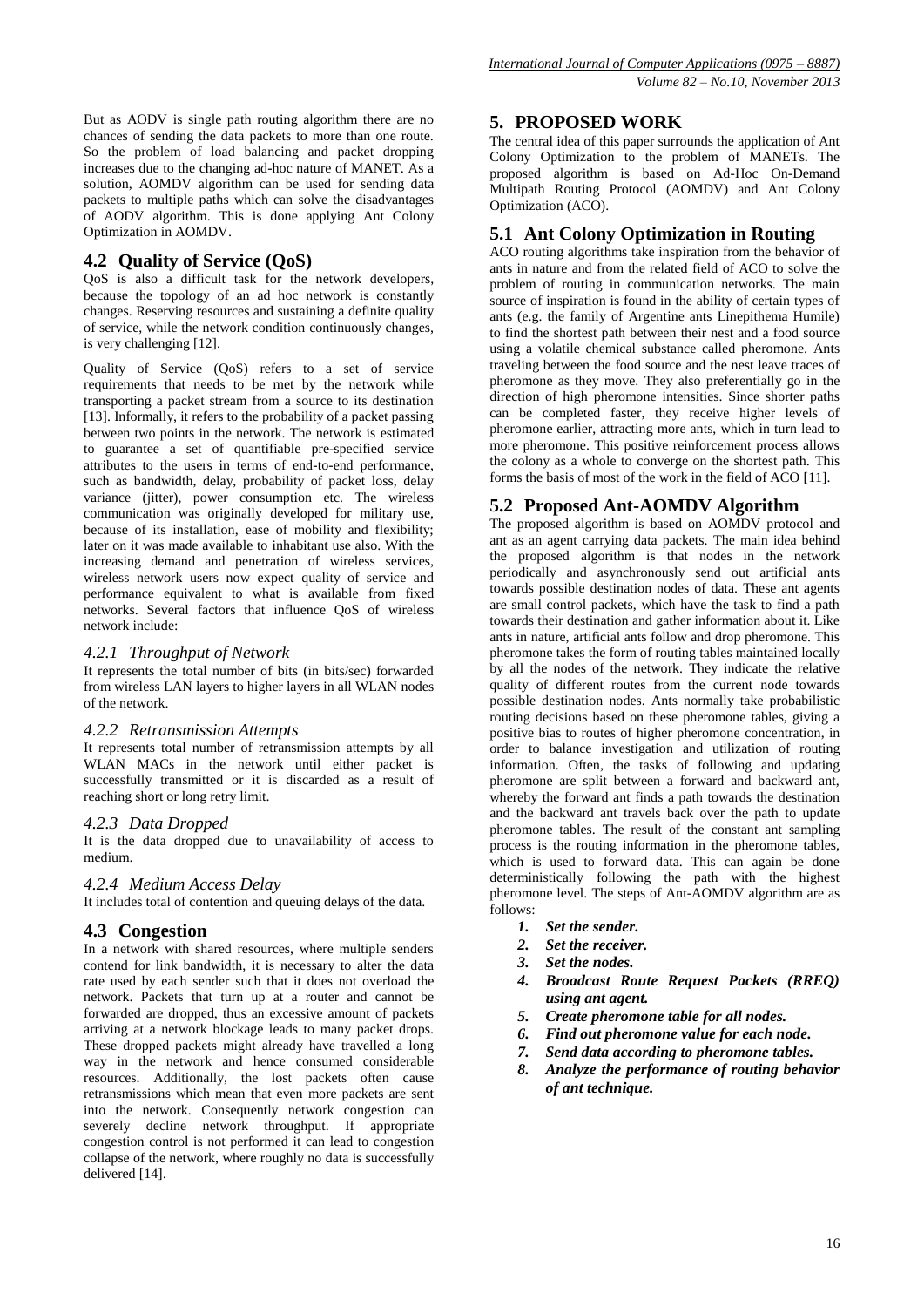# **6. SIMULATION AND RESULTS**

Implementation of Ant-AOMDV is done in Cygwin and NS-Allinone-2.34. Simulation environment is as follows:

#### **Table 1. Environment variables and its associated values used in Experiment**

| No. | <b>Parameter Variables</b>        | <b>Associated Values</b>       |  |
|-----|-----------------------------------|--------------------------------|--|
| 1   | Simulation Tool                   | $Cygwin+Ns-Allinone-$<br>2.34  |  |
| 2   | Propagation                       | TwoRayGround                   |  |
| 3   | MAC type                          | Mac/802 11                     |  |
| 4   | <b>Interface Queue</b>            | Queue/DropTail                 |  |
| 5   | Antenna Type                      | Omni Direction                 |  |
| 6   | Max. Packet in Interface<br>Oueue | 50                             |  |
| 8   | <b>Total Number of Nodes</b>      | 20                             |  |
| 7   | <b>Base Protocol</b>              | <b>AOMDV</b>                   |  |
| 9   | Optimization Algorithm            | <b>Ant Colony Optimization</b> |  |
| 10  | X dimension of Topography         | 800                            |  |
| 11  | Y dimension of Topography         | 600                            |  |
| 12  | <b>Simulation Time</b>            | 100s                           |  |

For comparison of Ant-AOMDV, there is a need of an ant based algorithm in which pheromone table is generated. But, the entire ant based algorithms made in past are without pheromone table generation. For this purpose, first an ant based single path routing algorithm named Ant-AODV was made. To the best of the knowledge, pheromone table generation has been done in wired environment but in wireless environment it is not yet done. The pheromone table for the proposed Ant-AOMDV is as shown below in Table 2.

Performance Analysis of Ant-AOMDV is done with Ant-AODV in terms of overall summary of various parameters like Packet Delivery Fraction (PDF), Network Routing Load (NRL), Number of Packets Dropped, Number of sent packets, number of received packets and number of route request packets sent (RREQ). Comparison table of all these parameters are shown below in Table 3.

On the basis of the parameters from Table 3 necessary graphs for comparison of AODV-ANT and AOMDV-ANT are generated.

#### **Table 2. Pheromone Table of Node 1 for AOMDV-ANT**

| <b>Next Hop</b>         | <b>Pheromone Value</b> |  |
|-------------------------|------------------------|--|
| 0                       | 0.00481                |  |
| $\overline{\mathbf{c}}$ | 0.01442                |  |
| 3                       | 0.01923                |  |
| $\overline{4}$          | 0.02404                |  |
| 5                       | 0.02885                |  |
| 6                       | 0.03365                |  |
| 7                       | 0.03846                |  |
| 8                       | 0.04327                |  |
| 9                       | 0.04808                |  |
| 10                      | 0.05288                |  |
| 11                      | 0.05769                |  |
| 12                      | 0.0625                 |  |
| 13                      | 0.06731                |  |
| 14                      | 0.07212                |  |
| 15                      | 0.07692                |  |
| 16                      | 0.08173                |  |
| 17                      | 0.08654                |  |
| 18                      | 0.09135                |  |
| 19                      | 0.09615                |  |

#### **Table 3. Performance Analysis**

| <b>Overall Performance analysis</b> |              |                      |  |  |
|-------------------------------------|--------------|----------------------|--|--|
| Parameter                           | AODV-<br>Ant | <b>AOMDV-</b><br>Ant |  |  |
| <b>SEND</b>                         | 5758         | 6694                 |  |  |
| <b>RECV</b>                         | 4870         | 6325                 |  |  |
| <b>ROUTINGPKTS</b>                  | 5651         | 4088                 |  |  |
| <b>PDF</b>                          | 84.58        | 94.49                |  |  |
| <b>NRL</b>                          | 1.16         | 0.65                 |  |  |
| No. of dropped data (packets)       | 821          | 364                  |  |  |

The graphs of number of data packets received, sent, dropped and route request packets (RREQ) sent are shown in the Figures below:



**Fig 1: UDP Transmission analysis under ANT Algorithm**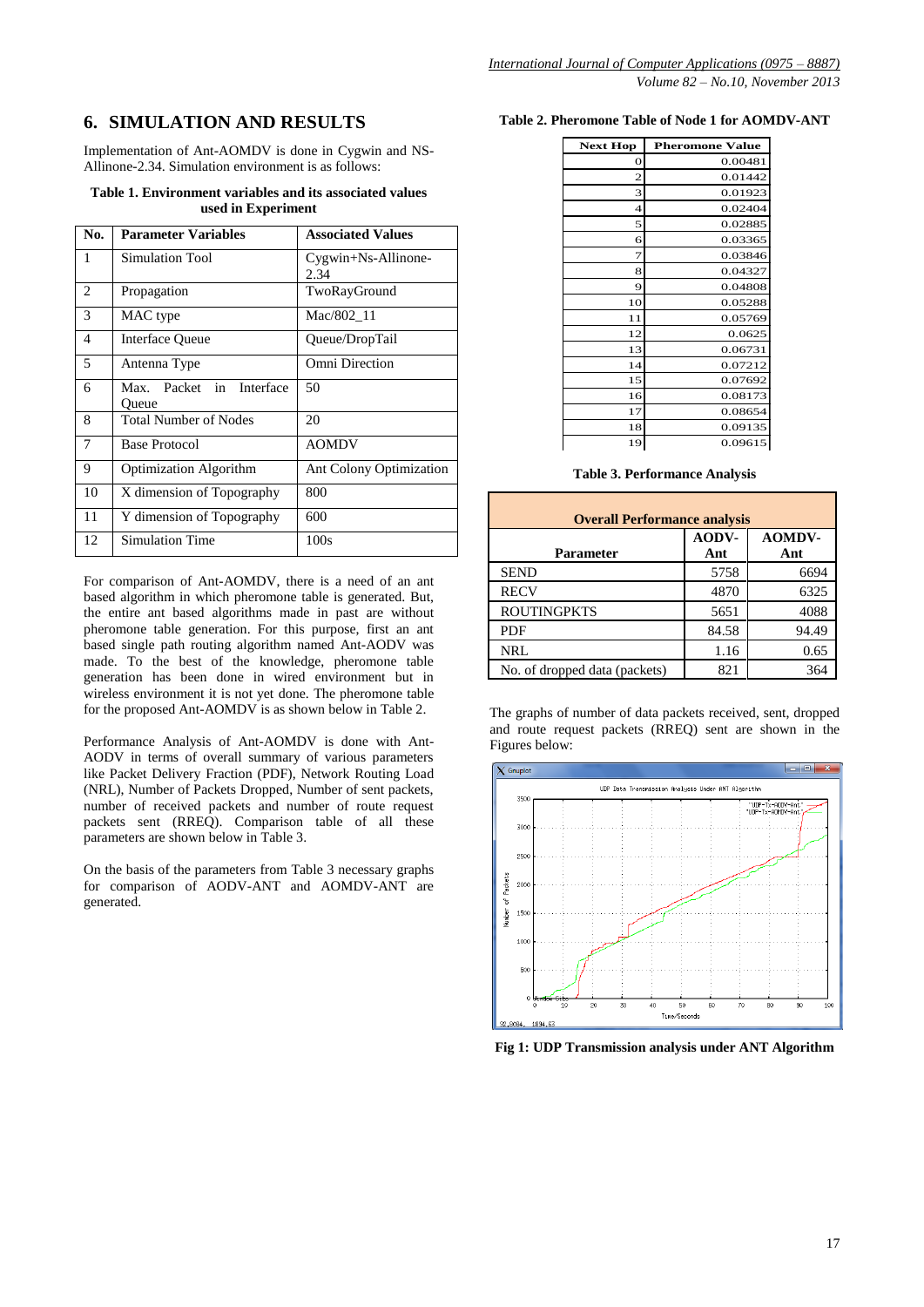

**Fig 2: UDP Receiving analysis under ANT Algorithm**



**Fig 3: Routing Overhead Analysis**



**Fig 4: Packet Delivery Ratio Analysis**

#### **7. CONCLUSION AND FUTURE WORK**

This paper presents an ant colony optimization and adhoc ondemand multipath distance vector (AOMDV) based routing protocol that can select stable multiple transmission paths dynamically through regular updating of the pheromone table. It can be seen that the number of dropped packets is more in

AODV-Ant compared to AOMDV-Ant and thus congestion is increased. In AOMDV-Ant multipath routing is done and it sees all possible routes. So, packets can be sent to all the selected paths and thus helps in load balancing and routing overhead is also minimized which is shown with the help of parameters Network Routing Load (NRL) and Routing Overhead respectively. The other performances such as Packet Delivery Fraction (PDF), number of sent packets, number of received packets and number of route request packets sent (RREQ) also shows a vast improvement in AOMDV-Ant. Thus, the proposed AOMDV-Ant can be considered as one of the novel algorithm generating pheromone table efficiently and thus improving other performance measures.

Further work can be done on the implementation to improve the algorithm by analyzing congestion control mechanism through TCP and UDP. Investigations include experiments with high network load. Additionally, analysis of the maintenance of the pheromone concentration is needed. There are diverse ways to manipulate the pheromone concentration on the edges, which manipulate the performance of the routing algorithm.

## **8. ACKNOWLEDGMENTS**

We would like to thank the experts who have contributed towards the development of this paper.

#### **9. REFERENCES**

- [1] Subodh M. Iyengar, Soumya N. Pattnaik (2010), "Solving the MANET Routing Problem using Ant Colony Algorithm", B.Tech Thesis, ethesis.nitrkl.ac.in/1682/1/BtechThesis.pdf, National Institute of Technology Rourkela, Department of Computer Science and Engineering.
- [2] Donatas Sumyla (2006), "Mobile Ad-Hoc Networks (manets)", Technical Report.
- [3] "Ad hoc On-Demand Distance Vector Routing", Wikipedia encyclopedia, http://en.wikipedia.org/wiki/ Ad\_hoc\_On-Demand\_Distance\_Vector\_Routing.
- [4] Nasipuri A, Castaneda R, Das SR (2001) "Performance of multipath routing for on-demand protocols in mobile ad hoc networks". ACM/Kluwer Mobile Networks and Applications (MONET), 6(4):339–349.
- [5] Mahesh K. Marina, Samir R. Das (2006) "Ad hoc ondemand multipath distance vector routing", Wireless Communications And Mobile Computing, Published online in Wiley InterScience (www.interscience.wiley.com), 6:969–988.
- [6] J. Kennedy and R. Eberhart (1995), "Particle swarm optimization", In Proceedings of IEEE International Conference on Neural Networks, IV, 1942–1948.
- [7] K. Passino (2002), "Biomimicry of bacterial foraging for distributed imization and control", Control Systems Magazine, IEEE, 22(3):52 –67.
- [8] Aws Kanan, Taisir Eldos, Mohd Alkahtani (2013), "Mobile Ad Hoc Networks Routing Using Ant Colony Optimization", World of Computer Science and Information Technology Journal (WCSIT), ISSN: 2221- 0741 3(6):105-109.